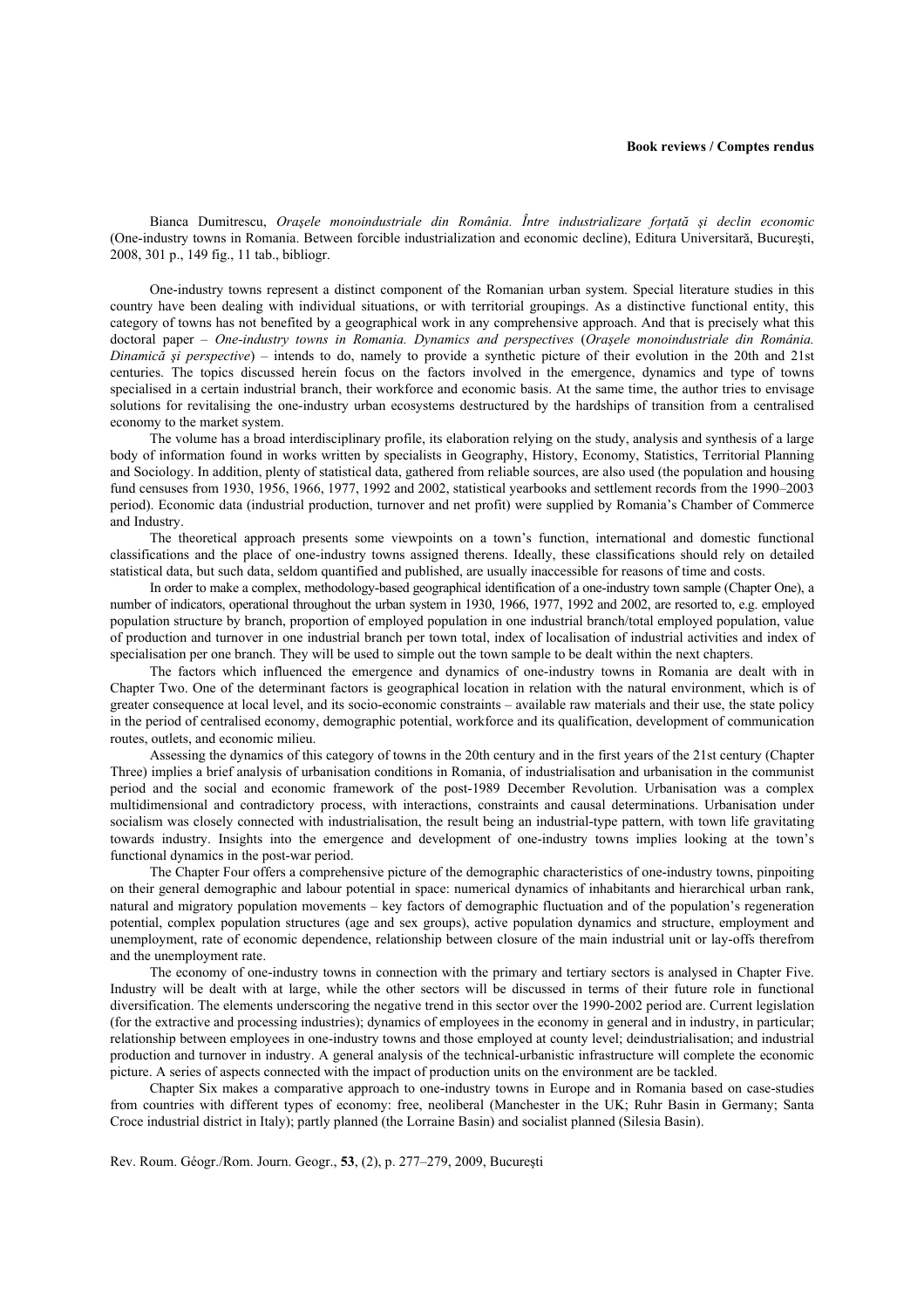The last chapter is devoted to the SWOT analysis of development and revigoration chances, it is basically a synthesis of the geographical elements capable to balance the economy and social life of these towns, finding concrete solutions in terms of the measures taken for other urban territorial microsystems in crises (unbalanced) situations. Possible solutions would be to develop the services sector, tourism in particular, to diversify the range of occupations, to declare some zones disadvantaged, to create industrial, scientific and technological parks.

Comparisons between one-industry towns found in this volume offer reliable information to the government, companies, authorities and the inhabitants themselves concerning the problems facing this category of towns, possibly leading to policy changes. The information refer to aspects of economic planning in the 20th-century, and the beginning of the 3rd millennium, infrastructure, short-and-medium-term management options, achievements, and decline in the transition period. The strategies dealing with industrial decline and restructuring ought to be integrated into the communities' own plans.

*George Erdeli* 

## Irena Mocanu, *Somajul din România: Dinamică și diferențieri geografice* (Unemployment in Romania: Dynamics and geographical differences), Editura Universitară, Bucureşti, 2008, 347 p., ISBN 978-973-749-357-6.

Unemployment is a socioeconomic phenomenon that has occurred in Romania with the onset of the transition period towards a market economy and which has started to gain a strong interest in different academic/research fields. This book is one of the first that approaches this topic from a geographical perspective and together with other works from the economics and social sciences, contributes to investigations of a present-day subject, relevant for decision-making factors. Throughout the book, the author answers a set of essential research questions: What are the main spatial patterns of unemployment? Which are the evolution trends of unemployment within the context of the current economic and social policies? Which are the driving and maintaining factors of unemployment in Romania? A.s.o.

Six chapters structure the book. The first includes concepts, theories and types of unemployment, all of them being connected with issues of labor market functionality in particular and of economy, in general. Aspects of applied methodology, the advantages and disadvantages of the methods, as well as the limits imposed by the statistic data at different territorial levels are completing the theoretical part. The second chapter is a comprehensive study of the labor market in Romania, which particularly analyzes the labor market dynamic, potential, structure, disparities and the relationship between job offer and demand. This analysis is done based on a series of synthetic and specific indicators, and explained within the context of the Romanian economy structure over its various phases and territorial variations, without eluding the black market labour force, which is also a relevant aspect of unemployment. The next two chapters rigorously tackle the spatial analysis of the unemployment phenomena, the author integrating the results within the economic context of Romania. There are identified the representative areas of unemployment, rural and urban, as well as the regional disparities which are viewed on the temporal scale, as well, not only spatially. The cause-effect principle lies at the bottom of the explanations of the resulted patterns, which are subsequently associated with the political and economic decisions taken in each economic phase. The next chapter is connected with the spatial results of the unemployment, being examined form the point of view of governance policies and strategies. It is the labour force occupancy and the social and economic measures implemented in different economic phases with the purpose of supporting the available labour force and/or the layoffs that are primarily discussed. This chapter is not only a plain list of the main characteristics of the policies and programmes referring to the labor force occupancy, but it is a sound and critic examination of the effects of these policies on the distribution and magnitude of the unemployment phenomenon in Romania. The last chapter includes two case-studies which might be taken as examples of analysis of unemployment at large geographical scales. The purpose of this part is to capture the local characteristics, particularly those regarding the economy and labour market, and to analyze them within the specific physical and socioeconomic context, specifically referring to natural resource availability and main demographic characteristics. Subsequently, discussions on the implication of these aspects on favouring the occurrence and increase of the unemployment phenomenon are completing this chapter. The two case-studies, least favored mining zones and the Buzău County, are two representative areas that offer evidence for explaining the mechanisms of occurrence, increase, and where is the case, decrease of unemployment, highlighting its driving forces.

With this book, the author demonstrates the weight of the spatial analyses for the socioeconomic phenomena, in this case the unemployment. As it is mentioned in the book, the study is a complex analysis concerning the territorial aspects of the unemployment. The territorial disparities are explained through the driving forces of the territorial differences, through the connections with the economic evolution patterns, as well as from the point of view of the implications of the governance policies, particularly the social policies, on the spatial differences of the unemployment. Therefore, apart from being a detailed, comprehensive and complex study on unemployment, the book could be an example for the analyses of the socioeconomic phenomena undertaken from a geographic perspective.

*Diana Dogaru*